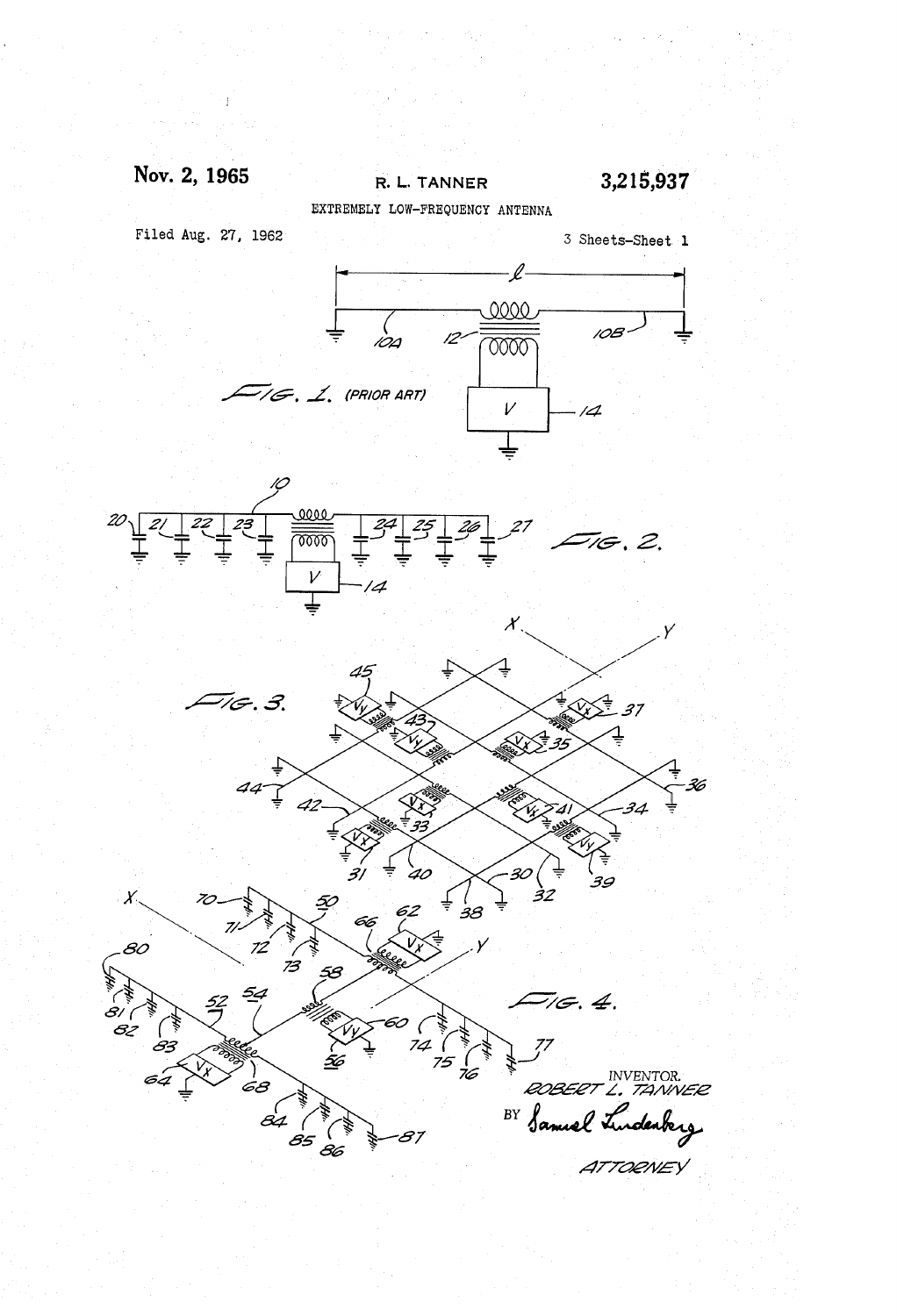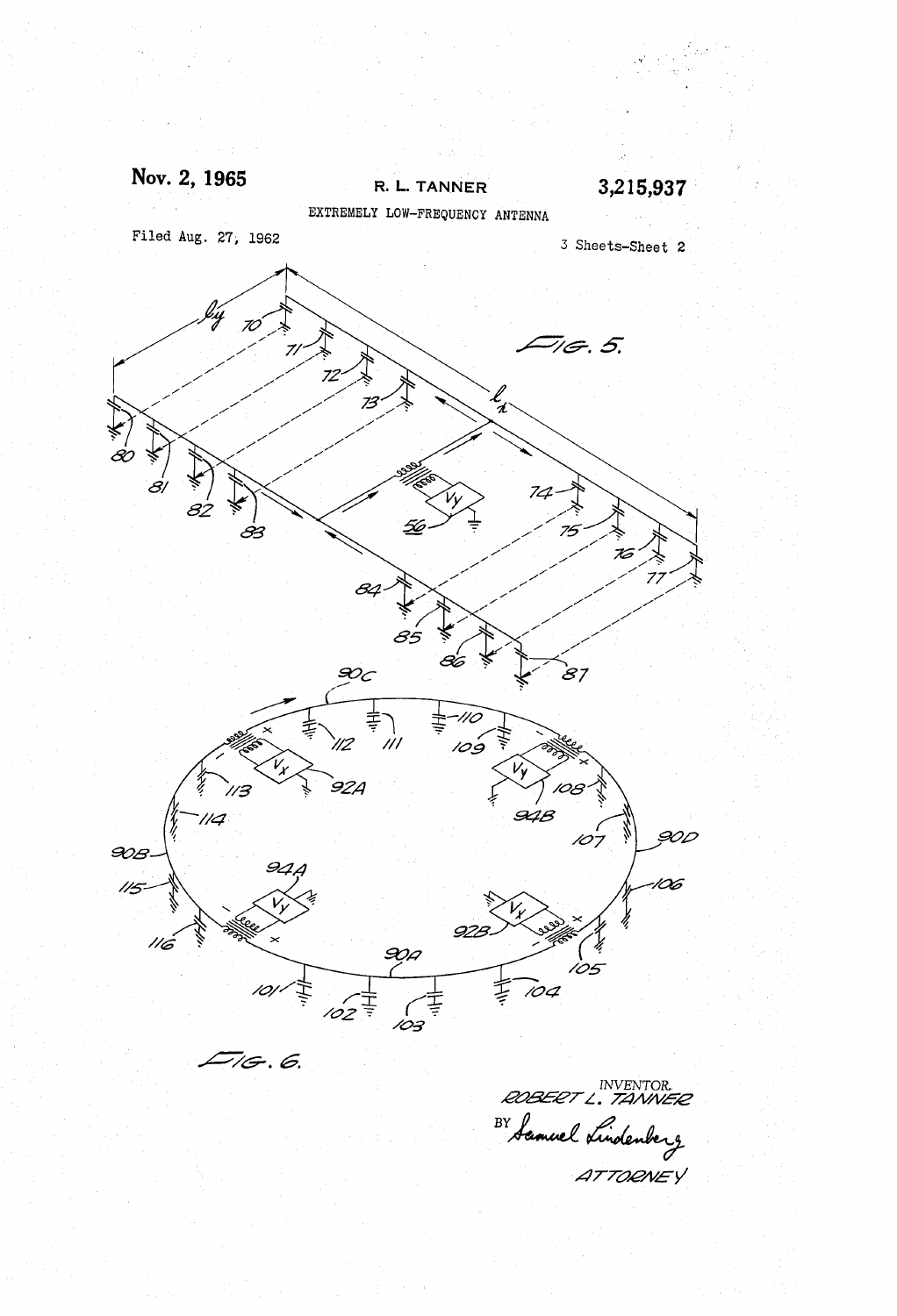## Nov. 2, 1965

### R. L. TANNER

3,215,937

EXTREMELY LOW-FREQUENCY ANTENNA

Filed Aug. 27, 1962

3 Sheets-Sheet 3



ATTORNEY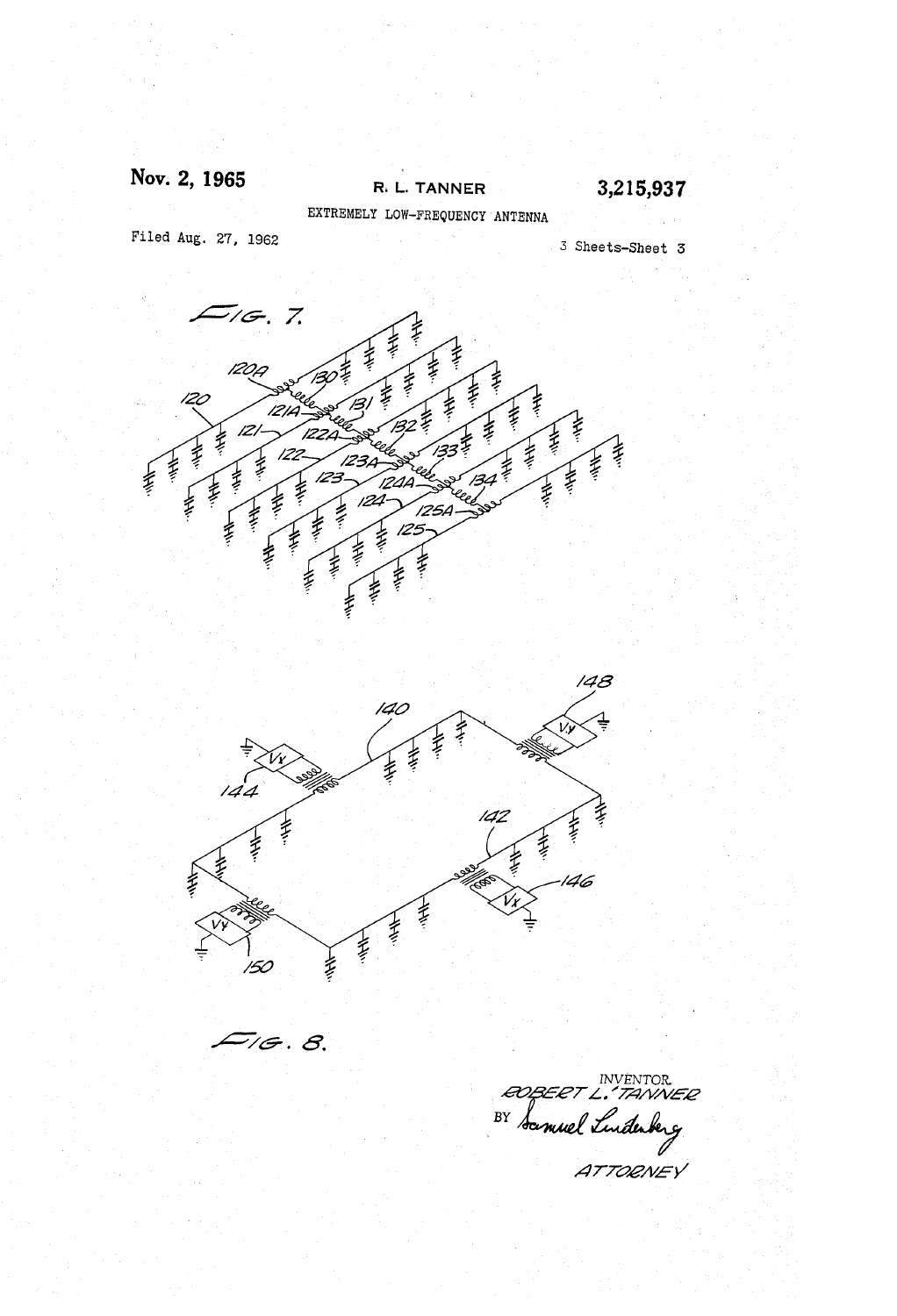## United States Patent Office 3,215,937

# Patented Nov. 2, 1965

1

## 3,215,937<br>EXTREMELY LOW-FREQUENCY ANTENNA Robert L. Tanner, Menlo Park, Calif., assignor, by mesne assignments, to Control Data Corporation, South Minneapolis, Nimn, a corporation of Minneapolis, Nimn, a corporation of Minneapolis, Filed Aug. 27, 1962, Ser. No. 219,699<br>8 Claims. (Cl. 325–28)

This invention relates to antenna systems, and more particularly, to improvements in antennas which are to O be used with extremely low-frequency excitation.

The frequency range of extremely low frequencies is defined as those frequencies at which the wavelength is<br>so long that the spacing between the parallel conducting so long that the spacing between the parallel conducting that arises with ELF antennas occurs when it is sought surfaces formed by the earth and the ionosphere is only 15 to obtain an omniazimuthal-radiation pattern. Since a small fraction of a wavelength. These frequencies embrace the range below approximately 1000 cycles per second. Interest has been aroused in transmitting at these frequencies because of their low attenuation, their these frequencies because of their low attenuation, their stability of propagation under ionospheric conditions ad- 20 versely affecting other frequencies and modes of propaga tion. Extremely low frequencies will hereafter be re ferred to by "ELF."

The major impediment to the use of ELF waves for communication is the difficulty of launching the waves.  $25$ Waves of these frequencies are constrained by the boundary conditions provided by the earth and the iono sphere to propagate as vertically polarized waves. The traditional method of launching vertically polarized waves is by use of vertically oriented current-carrying <sup>30</sup> structures or antennas. To be effective, however, these antennas must have heights which are not completely negligible when compared to the wavelength. At the frequencies with which this invention is concerned, how ever, the wavelengths are so great that the highest struc-  $35$ tures yet made by man would be completely ineffective as antennas. There are circumstances, however, under ing wave. Since there is virtually no practical limit upon the length of horizontal structures which can be built, it is possible to launch ELF waves by this means. For the frequencies being considered, the earth and the iono-<br>sphere both have in general the properties of relatively good conductors. The spacing between them, however, is a rather small portion of a wavelength, so that the only mode which will propagate in the intervening space is that corresponding to the transverse electro-magnetic, or TEM mode in a parallel-plate transmission line; all higher-order modes are cut off and therefore do not propagate. 40

If the earth itself were a perfect conductor, the electric field at its surface would be exactly perpendicular. there would be no tangential component; and the only possible usable antenna would be one with a large vertical dimension. Actually, the picture of a TEM Wave propagating between parallel-plate conductors is only an approximation. There are in reality finite tangential com tive magnitudes of these tangential, or horizontal, fields depends upon the geological circumstances and can be expected to vary widely from one region to another. To obtain an idea of the circumstances under which horizontal fields might be expected to exist, if the analogy with a parallel-plate transmission line is examined, it will be seen that if one of the plates or a substantial area of one of the plates is composed of a relatively poor conductor, then over this area the electric-field lines are bent, introducing a tangential component. Another circumstance which can cause the introduction of a sub stantial tangential field component is if one of the plates  $10$  is overlaid by a sheet of dielectric material. At the top 60 65

2

surface of the dielectric overlay an appreciable horizontal field component will exist. Still a third circumzontal field component will exist. Still a third circum-<br>stance which gives rise to horizontal field components is to have a hole cut in one of the plates and the hole filled with a dielectric or very poor conductor. Counter parts of the conditions described exist in nature, and thus the horizontally disposed antenna over land having the counterpart characteristics can be successfully operated in the ELF frequency range.

in the ELF frequency range, it is important to minimize losses of any and all types which can serve to cut down further the efficiency of the antenna. Another problem that arises with ELF antennas occurs when it is sought length of a wavelength at the frequencies of interest may be on the order of thousands of miles, in constructing an antenna, it will be desirable to make it as long as is economically feasible. Thus, for example, an antenna for ELF can consist of a conductor or a number of parallel conductors which are on the order of 150 to 200 miles long and which are excited at their centers. How ever, the radiation pattern of such conductor is basically a figure eight. An omniazimuthal-radiation pattern can oriented 90° spatially from one another and excited with generators having a voltage-phase difference of 90°. To

do this, however, requires more than one antenna system, and, in view of the cost of a single-antenna system

of this type, can become extremely expensive.<br>Accordingly, it is an object of this invention to provide a novel arrangement for an ELF antenna system.<br>Another object of the present invention is the provision of an ELF ante

Yet another object of the present invention is the provision of a unique ELF antenna system wherein ground losses are reduced.<br>Still another object of the present invention is the pro-

vision of an omniazimuthal ELF antenna system which is less expensive than previously known systems.<br>These and other objects of this invention may be

achieved by connecting different reactive impedance, such as a capacitor or inductor, between each of different spaced points along conductors employed as an ELF antenna and ground. An omniazimuthal-radiation pat tern may be obtained with an ELF antenna, in accordance with this invention in one embodiment by employing two or more lines of the type just described which are spaced on the order of four times the skin depth of penetration into the earth apart from one another. This spacing is not required as a condition of operation, but yields maximum performance for a given installation cost. In its simplest form, the two lines composing the antenna can then be excited by generators close to their centers with one phase, and from a generator which is connected to both centers in phase quadrature.

In another embodiment, the conductor which is em ployed is disposed in a closed geometric figure, rather than by an open line. Such a figure may be, for ex ample, a circle. This line is connected to ground at spaced points therealong through a different reactive im pedance, such as a capacitor or inductor, in the manner described for the previous embodiment of the invention. At least four locations which are spaced approximately equally around the perimeter of the figure described by the antenna conductor, generators are cou-<br>pled to the antenna to apply excitation thereto. An opposite two of these generators apply excitation to the antenna in phase quadrature to the excitation applied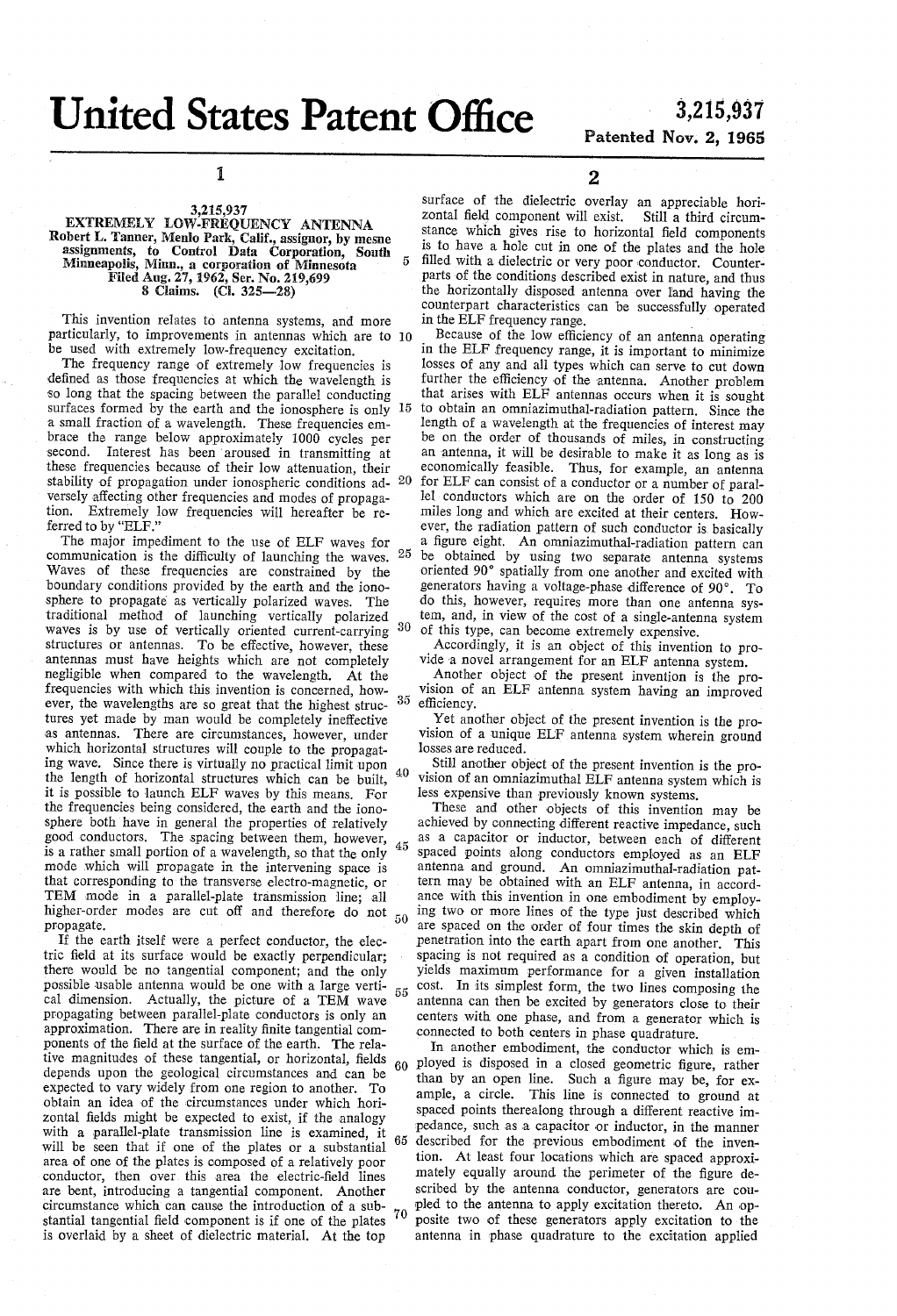20

25

from the remaining opposite two generators. The re sultant radiation pattern is omniazimuthal.

The novel features that are considered characteristic of this invention are set forth with particularity in the appended claims. The invention itself, both as to its or- 5 ganization and method of operation, as well as additional objects and advantages thereof, will best be understood from the following description when read in connection with the accompanying drawings, in which:

FIGURE 1 is a schematic drawing of a known antenna  $_{10}$ arrangement, shown to provide a better understanding of this invention;

FIGURE 2 is a schematic drawing, showing how the antenna of FIGURE 1 can be improved in accordance with the teachings of this invention; 15

FIGURE 3 is a schematic drawing of an omniazimuthal antenna in accordance with the presently known teach lingS.

FIGURE 4 is a schematic drawing of an omniazimuthal antenna in accordance with this invention;

FIGURE 5 is a schematic drawing showing current flow associated with the antenna in response to the excita tion by a single generator; and

FIGURE 6 is a schematic drawing of another embodi ment of this invention.

FIGURES 7 and 8 are schematic drawings of other embodiments of this invention.

Referring now to FIGURE 1, there may be seen an antenna system of a known type which is suitable for radiating waves in the ELF range. This includes a 30 conductor of length L. The conductor is divided into two halves, respectively 10A, 10B. One end of each half is grounded, and the other ends of each half are connected to any suitable arrangement for being fed<br>with a voltage, which is illustrated as a transformer 12, 35 connected to a source of energizing voltage 14. The voltage applied to the antenna will cause current to flow along one half, into the ground, through the ground to the opposite ground connection point, and thence back 40 to the point of origin, which is the secondary winding of transformer 12. Losses occur in the ground path be tween the ends of the antenna, in the grounding connec tion at the antenna ends, and as copper losses in the wires themselves. Although copper losses cannot be neglected, they can be accounted for simply, and will  $45$ be ignored in the present discussion. The radiation patterns of the antenna shown in FIGURE 1, as well as<br>the antenna shown in FIGURE 2, is a simple figure eight, with the maxima occurring off the ends of the antenna. 50

In FIGURE 2 there is shown an arrangement for increasing the electrical length of the antenna without increasing its actual physical length. This is done by connecting a plurality of capacitors, respectively 20 through 27, between spaced points along the conductor  $55$ 10 to ground. The capacitors provide a plurality of reduce the current density of the current entering the ground at any one location, and thus reduce the loss in the grounding connection. By appropriate choice of the number and the value of the capacitors, the antenna is made to approximate a uniformly loaded line of one-<br>half wave length electrical length. It is consequently resonant and presents a resistive impedance to the generator. This arrangement yields maximum bandwidth at maximum efficiency. Appropriately chosen inductors can be used in place of the capacitors to cause the cur rent to enter the ground at points distributed over the length of the antenna and thereby to achieve reduced ground losses and higher efficiency than the antenna of  $70$ FIGURE 1. Use of inductors rather than capacitors results in restricted bandwidth and a somewhat lower 65

efficiency, however.<br>As has been indicated, the basic radiation pattern of

are figure eights. Complete azimuthal coverage can be obtained, however, by using two separate antenna sys tems oriented 90° spatially from one another, and ex cited with generators having a voltage-phase difference of 90°. This is schematically illustrated in FIGURE 3. A plurality of spaced antennas, respectively 30, 32, 34, 36, 38, 40, 42, and 44. The excitation sources indicated as  $V_x$ , and having the respective reference numerals 31, 33, 35, and 37 applied thereto, are excited in quadrature with the  $V_y$  excitation sources, respectively 39, 41, 43,

and 45.<br>The means for obtaining omniazimuthal coverage, which is shown in FIGURE 3, requires separate antenna systems. In accordance with this invention, as shown in FIGURE 4, the same result can be obtained with a single-FIGURE 4, the same result can be obtained with a single-<br>antenna system, thereby achieving a saving of fifty percent in the cost of the antenna. This result is achieved by operating the single antenna in two modes. Effective ly, what is shown in FIGURE 4 comprises two simple antennas, 50, 52, of the type shown in FIGURE 2, which are interconnected in the manner shown in FIGURE 4. These antennas 50, 52 have their centers connected by a line 54, whereby they may be excited from a source 56, which includes the coupling transformer 58, driven by the  $V_y$  voltage generator  $\overline{60}$ . At the centers of the antenna conductors 50 and 52 there are connected excitation sources, respectively 62, 64, these sources are balanced and center-tapped, indicated schematically in the figure by the respective transformer 66, 68 with center-tapped secondary windings.

To those skilled in the art it is evident that as a result of the well known superposition principle which applies to electric fields and circuits, the effect of source 56, can be considered independently from the effect of sources 62 and 64. If we now consider the effect of sources 62 and 64, alone, we see that we have two antennas similar to the antenna of FIGURE 2 operating in parallel. Provided that the antennas are spaced sufficiently far apart to min imize mutual effects (a spacing or the order of four times the skin depth is adequate for this purpose), the two ele ment antenna array has a pattern essentially identical to the pattern of the antenna of FIGURE 2, but the efficien-<br>cy is doubled. This increased efficiency is obtained by reducing the total effective loss resistance by a factor of two, while leaving the radiation resistance unaltered.

Each one of the antenna lines 50, 52 is connected to ground at Spaced points along the conductors by means of the respective capacitors, respectively 70 through 77, 80 through 87. As pointed out previously, the values of the capacitance should be selected to tune the antenna<br>to resonance, if possible. The number of capacitors which may be employed is determined by the economics of the situation, since these antennas may have lengths as great as 200 or 300 miles. Inductors may be employed in place of the capacitors, but for the reasons given previously capacitors are preferred.

60 which again, as a result of the superposition principle,<br>can be considered independently from the X mode. The FIGURE 5 is a schematic drawing of the antenna shown in FIGURE 4, considering solely the Y mode of operation and the current distribution for that mode, which again, as a result of the superposition principle, distributed-tuning capacitors, respectively 70 through 77 and 80 through 87, are adjusted so that the current entering the ground is approximately uniformly distributed over the length of the conductors. The radiation resistance is given by:

$$
R_{\rm ry} = \frac{\pi Z_s^2 l_y^2}{4 \eta_0 \lambda h}
$$

As has been indicated, the basic radiation pattern of ance of free space (377 ohms),  $l_y$  equals the length as the antenna configuration shown in FIGURES 1 and 2  $r_5$  indicated in FIGURE 5 in meters,  $\lambda$  equals the wave of the earth, over which the conductor is stretched, in ohms. Its value depends upon the conductivity of the earth and the frequency.  $\eta_0$  equals the intrinsic impedance of free space (377 ohms),  $l_y$  equals the length as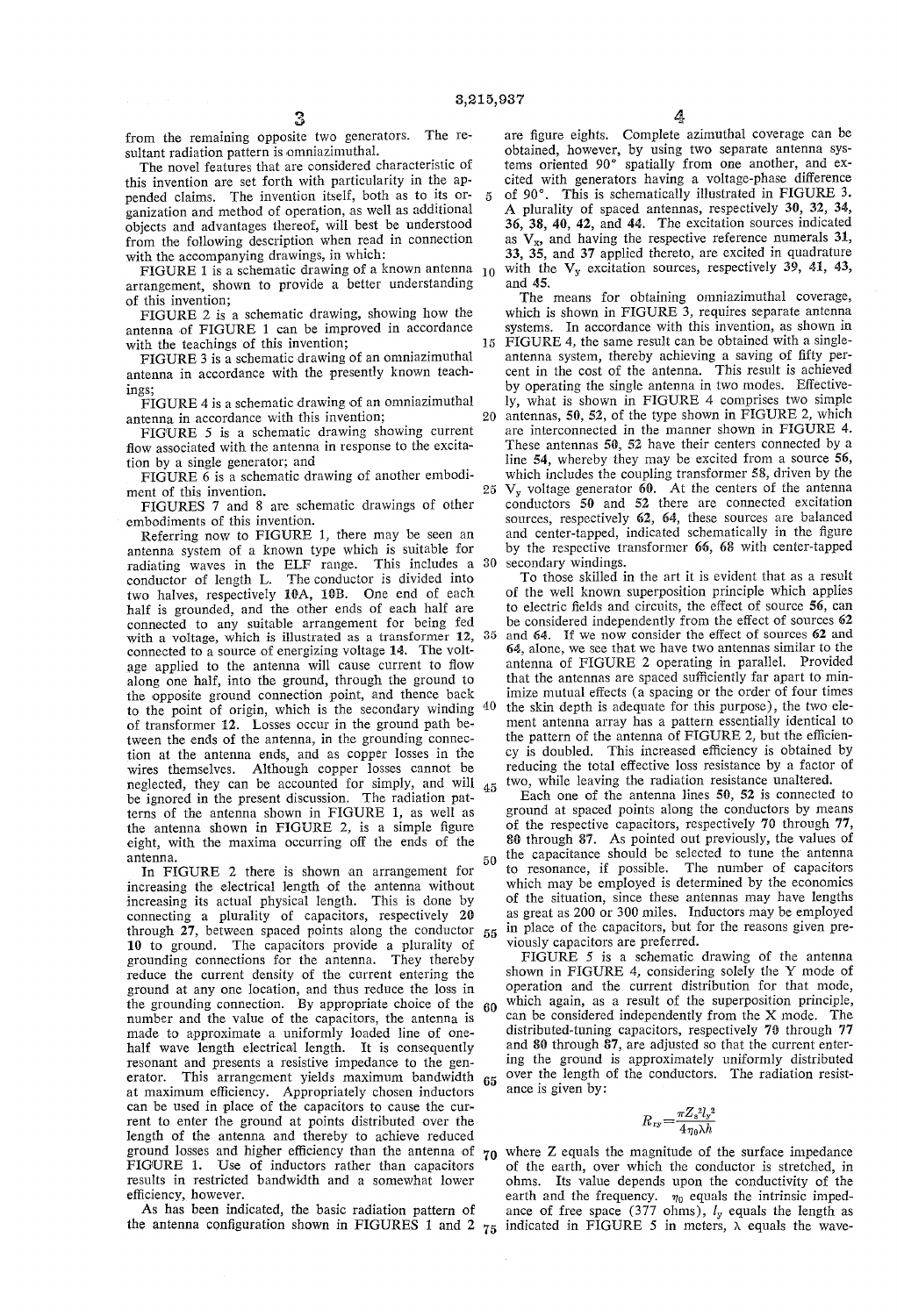length in meters, and h equals the effective ionosphere height in meters.

Because  $l_y$  in the configuration illustrated is less than  $l_x$ , the radiation resistance as presented to the  $V_y$  generator is substantially less than that seen by the  $V_x$  gener- $\overline{5}$ ators. However, because the return currents, as shown<br>by the dotted arrows in FIGURE 5, flow transverse to a long, narrow strip, the ground return resistance is greatly reduced also. It can be shown, in fact, that the loss re sistances are reduced in approximately the same propor-  $10$ tion as the radiation resistance so that the efficiency in the "y" mode is very nearly the same as in the " $x$ " mode. The solid arrows in FIGURE 5 show the current-flow paths through the conductors, while the dashed arrows show the current-flow paths in the ground for this mode. 15

Reference is now made to FIGURE 6, which shows another arrangement in accordance with this invention for obtaining an omniazimuthal radiation pattern. Effectively, this comprises an antenna conductor disposed fectively, this comprises an antenna conductor disposed in a closed configuration. Although this configuration is 20 shown, by way of example as a circle, this is not to be construed as a limitation upon the disposition of the conductor. For an excitation on the order of 40 to 200 cycles per second, the diameter of a closed figure will be between 100 and 300 miles. Effectively, the antenna 25 comprises four substantially equal-length antenna con ductors, respectively 90A, 90B, 90C, and 90D, which are coupled together by the respective excitation sources 92A, 92B, 94A, and 94B. Capacitors 101 through 116 are connected between spaced points along the antenna con-30 ductors 90A through 90D to ground. One function of these capacitors is, as has been previously described, to reduce the physical length of the conductor while extend ing its electrical length so that the antenna is tuned to present a resistive impedance to the generators and pro-35 vide maximum operating bandwidth. The capacitors serve to provide a multiplicity of grounding points, whereby the loss due to earth contact resistance is minimized. The capacitors also serve to tune the antenna toward resonance, whereby its radiation efficiency is in 40 creased. As indicated previously, inductors may be used in place of capacitors, but capacitors are preferred.

Sources 92A and 92B apply excitation in phase to the opposite halves of the antenna. The polarity of this ex citation is shown by the plus and minus signs on the 45 drawing. As a result, there is current flow along antenna section 90C from the excitation source 92A out through the conductor from which it enters the ground returned by way of the capacitors 112, 111, 110, and 109. From these points the current flows through the ground to the ground connection points of capacitors 116, 115, 114, and 113, where it enters the conductor 90B, and returns by way of this conductor to source 92A. Similarly, current from source 92B out conductor 90D, into the ground by way of capacitors 105 through 108, through the ground to corresponding capacitors 101 through 104, into con ductor 90A and returning thence to source 92B. From symmetry it is seen that current from sources 92A and 92B cancel in the secondary windings of the transformers associated with sources 94A and 94B so that there is no current from these sources at those points. The excitation of the conductors  $90C$  and  $90B$  and  $90A$  and  $90D$ . from the respective sources 92A and 92B provide a figure-<br>eight pattern with its transverse axis extending through the antenna at the coupling locations of sources 92A and 92B, and the loops of the figure-eight extending along the line joining sources 94A and 94B. 50 55 60

Sources 94A and 94B excite the antenna with currents which are in phase with one another, but which are in quadrature with the excitation by sources 92A and 92B. Accordingly, considering the excitation from source 94A alone, current will flow out along conductor 90A, enter the ground through capacitors 101 through 104, flow gen erally along chords of the circle to conductor 90B enter this conductor through capacitors 113 through 116 and

75

70

return thence to the generator. Considering the excita tion by source 94B, current will flow out along conductor 90D and return by way of capacitors 105 through 108 through the ground, and return to the generator by way of capacitors 109 through 112 and conductor 90C. Accordingly, another figure-eight pattern is provided which has its transverse axis substantially extending through the two coupling sources 94A and 94B and its loops lying along a line joining 92A and 92B. This second pattern is in phase quardrature with the first, so that the antenna shown in FIGURE 6 provides an omniazimuthal pattern. While FIGURE 4 illustrates the embodiment of the

invention using antenna conductors 50 and 52, this should not be considered as a limitation upon the invention since where desired, as is shown in FIGURE 7, a multiplicity of antenna conductors 120 through 125 may be used for radiating and receiving signals, all of which are excited simultaneously in two modes in the manner taught by FIGURE 4. Thus each of the conductors is excited in phase and in quadrature phase from its center by the same arrangement as is shown in FIGURE 4. To simplify the drawing only the secondary windings of the exciting transformers are shown. Thus center tapped secondary windings respectively 120A through 125A are connected at the centers of the respective conductors 120 through 125 and serve to apply not only in-phase excitation from  $V_x$  sources, not shown, but also quadrature  $V_y$  excitation from the transformer secondary windings 130 through 134 respectively connected between the center taps of transformers 120A through 125A.

In a similar vein, considering FIGURE 6 of the drawings, a multiplicity of antennas of the type shown may be employed. These antennas may be concentrically disposed relative to one another and may be simultaneously excited in phase and in quadrature phase to secure an omniazimuthal radiation pattern and twice the radiating power with one half the number of conductors.

Although the embodiments of the invention shown in FIGURES 4 and 7 show  $V_x$  and  $V_y$  excitation being applied at the centers of the antenna conductors, it is also possible to excite the antenna conductors from both the centers and the ends. Thus as shown in FIGURE 8 the antenna conductors 140, 142 are excited in the  $V_x$  mode by the respective generators 144, 146 from their centers and in the quadrature mode from the respective  $V_y$  generators 148, 150 connected at the opposite ends of the antenna conductors. It is evident additionally that the antenna of FIGURE 8 is similar to that of FIGURE 6 except that the circle in FIGURE 6 has been replaced by a rectangle.

There has accordingly been described and shown here in a novel, useful, and unique antenna system for radiat ing and receiving signals in an omniazimuthal pattern at extremely low frequencies. The bandwidth at these ex tremely low frequencies may be on the order of between two and twenty cycles. The novel antenna described herein provides an increased efficiency over those known heretofore, and it also provides an arrangement for reducing the cost of these types of antennas considerably for a given efficiency and pattern coverage.

 $65$  phase related sources. In accordance with this invention the efficiency of an ELF antenna is increased because each antenna line is used twice in response to excitation from two quadrature I claim:

1. An antenna for transmitting extremely-low-frequency signals comprising a first and second conductor extending along the earth, spaced parallel from one an-<br>other for a predetermined distance, means for applying extremely-low-frequency excitation to each of said conductors substantially at their centers at a reference phase, means for applying extremely-low-frequency excitation to said conductors substantially at their centers at a phase which is shifted 90° relative to said reference phase, a plurality of reactive impedances, and means for connect